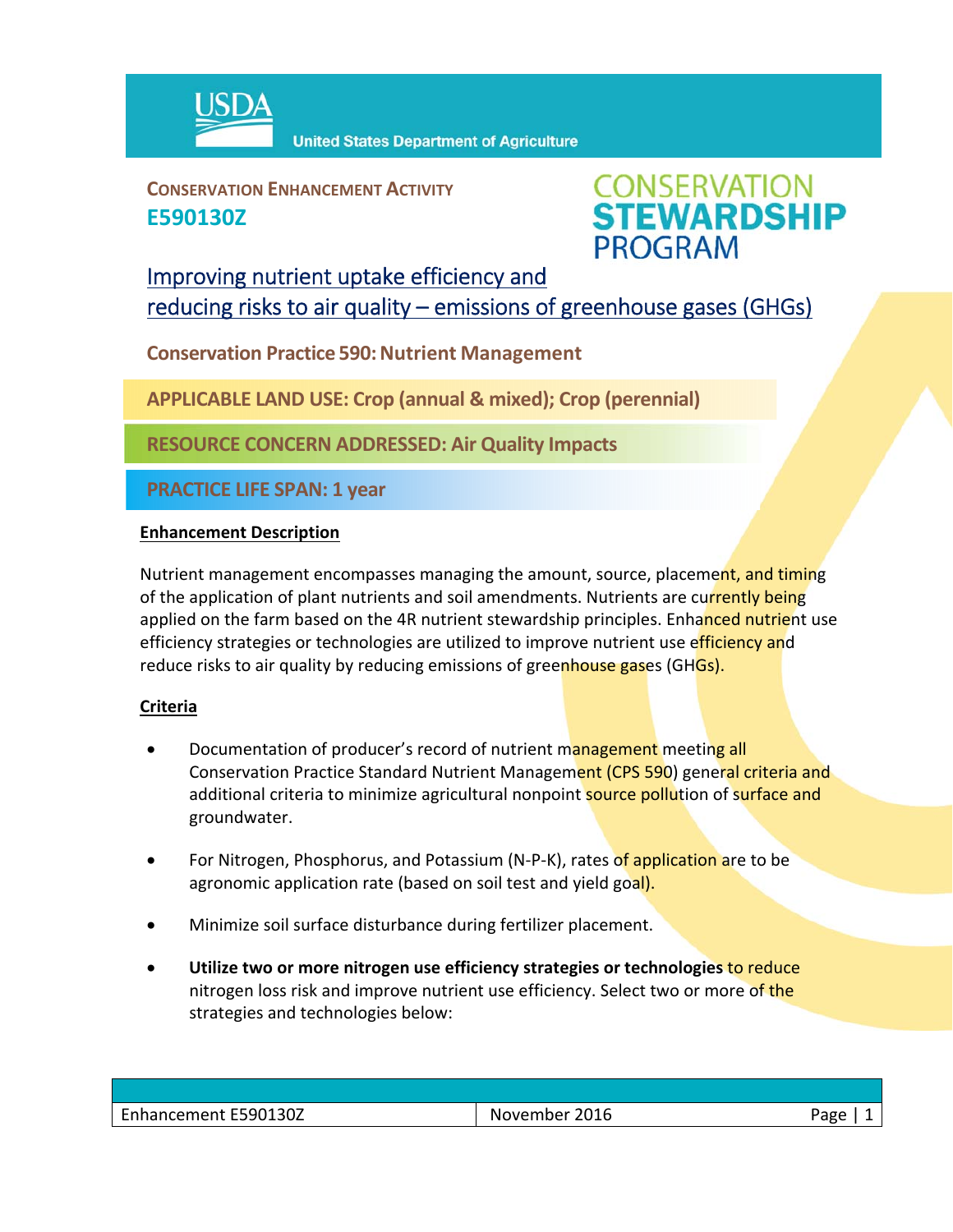

o Use Enhanced Efficiency Fertilizer (EEF) products with 1 or more nutrient applications.

# **CONSERVATION<br>STEWARDSHIP PROGRAM**

- Nitrogen EEF products recommended by state Land Grant University (LGU) and concurred with by NRCS on all treatment acres to supply at least 50% of the pre‐ emergent and early post emergent LGU recommended nitrogen requirements for the crop(s) grown.
- o Use in‐season soil nitrate sampling.
	- Use pre-sidedress soil nitrate test (PSNT) to determine the need and/or amount of additional nitrogen to be applied during sidedress/topdress N application. Conduct a PSNT on a selected crop (e.g. corn) to test if additional N fertilizer is needed.
- o Use in-season plant tissue sampling and analysis as a complement to soil testing.
	- Follow local LGU and/or laboratory guidelines for interpretations of the results and appropriate adjustments in the application of N and other nutrients.
- o Split nitrogen applications.
	- **Apply no more than 50% of total crop nitrogen needs within 30 days** prior to planting (or in the case of hay or pasture after green up of dormant grasses). Apply the remaining nitrogen after crop emergence (or green up).
	- Post emergent nitrogen may be reduced **based on crop** scouting, inseason soil sampling/analysis, or plant tissue sampling/analysis.
- o Time nitrogen application timing to match nitrogen uptake timing.
	- Apply nitrogen no more than 30 days prior to planting date of annual crops.
- o Nutrient application placement below soil surface.

| E590130Z<br>$\overline{\phantom{0}}$<br>- Enhancement E | 2016<br>November | 'age |
|---------------------------------------------------------|------------------|------|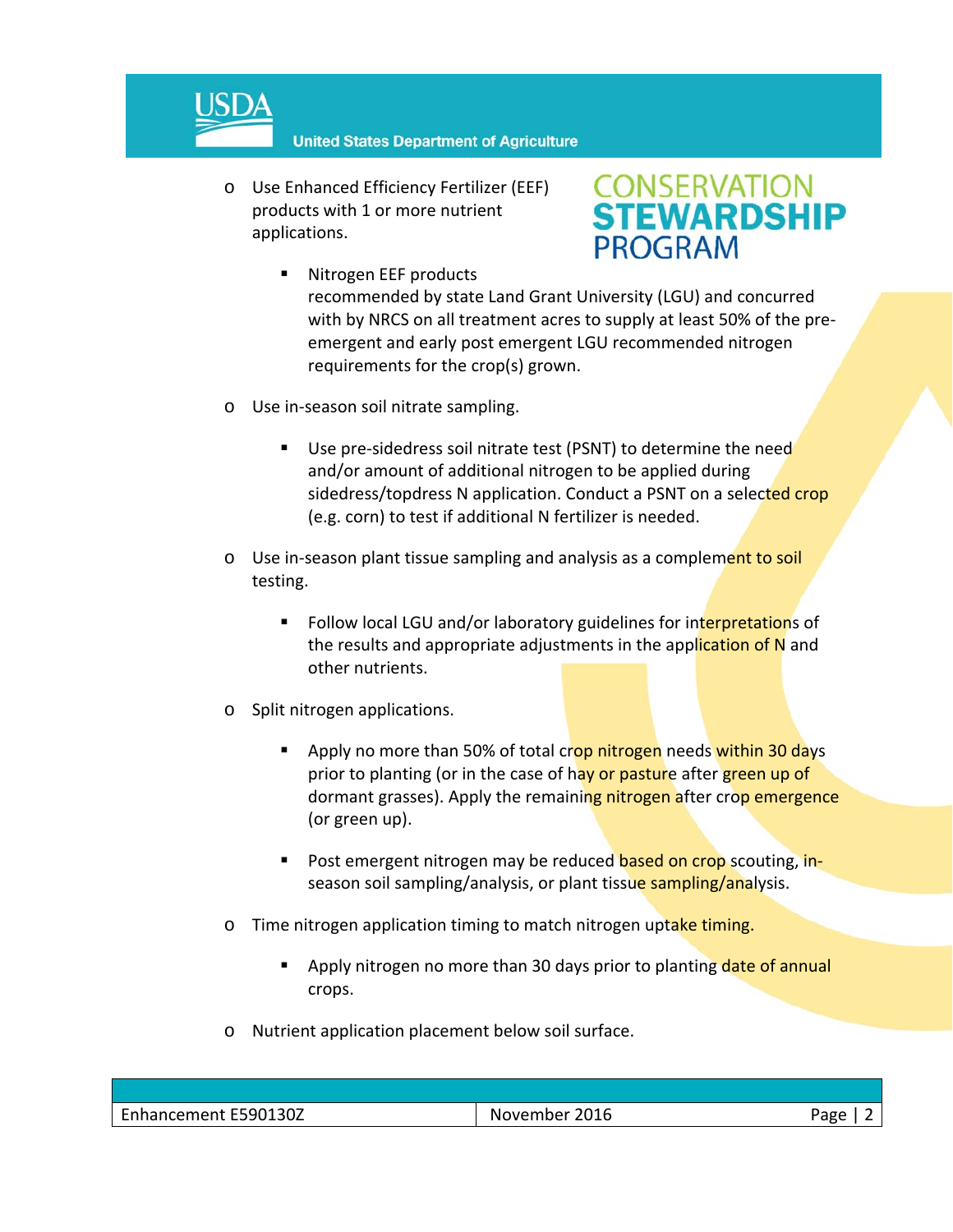**United States Department of Agriculture** 

 Fertilizer is injected or incorporated at time of application.



- o Use of nitrification inhibitors to delay the nitrification process, by eliminating the bacteria *Nitrosomonas* in the area where ammonium is to be present.
	- Materials must be defined by the Association of American Plant Food Control Officials (AAPFCO) and be accepted for use by the State fertilizer control official, or similar authority, with responsibility for verification of product guarantees, ingredients (by AAPFCO definition) and label claims.
	- **Application timing, method, N source, soil texture, and tillage regime** are all factors that should be evaluated to determine where nitrification inhibitors should be used. Before buying an inhibitor make sure scientific evidence backs up all claims. Producers and/or consultants should be wary of any product that does not have solid scientific data demonstrating that the inhibitor activity matches the advertised benefit.
- o Use of urease inhibitors to temporarily reduce the activity of the urease enzyme and slow the rate at which urea is hydrolyzed.
	- **Materials must be defined by the Association of American Plant Food** Control Officials (AAPFCO) and be accepted for use by the State fertilizer control official, or similar authority, with responsibility for verification of product guarantees, ingredients (by AAPFCO definition) and label claims.
	- **Application timing, method, N source, soil texture, and tillage regime** are all factors that should be evaluated to determine where urease inhibitors should be used. Before buying an inhibitor make sure scientific evidence backs up all claims. Producers and/or consultants should be wary of any product that does not have solid scientific data demonstrating that the inhibitor activity matches the advertised benefit.

| EFOO1307<br>$\overline{\phantom{0}}$<br>ושי<br>-JUZ-<br>_____ | 204C<br>.U10<br>IМ<br>∙ ivernner<br>. |  |
|---------------------------------------------------------------|---------------------------------------|--|
|                                                               |                                       |  |